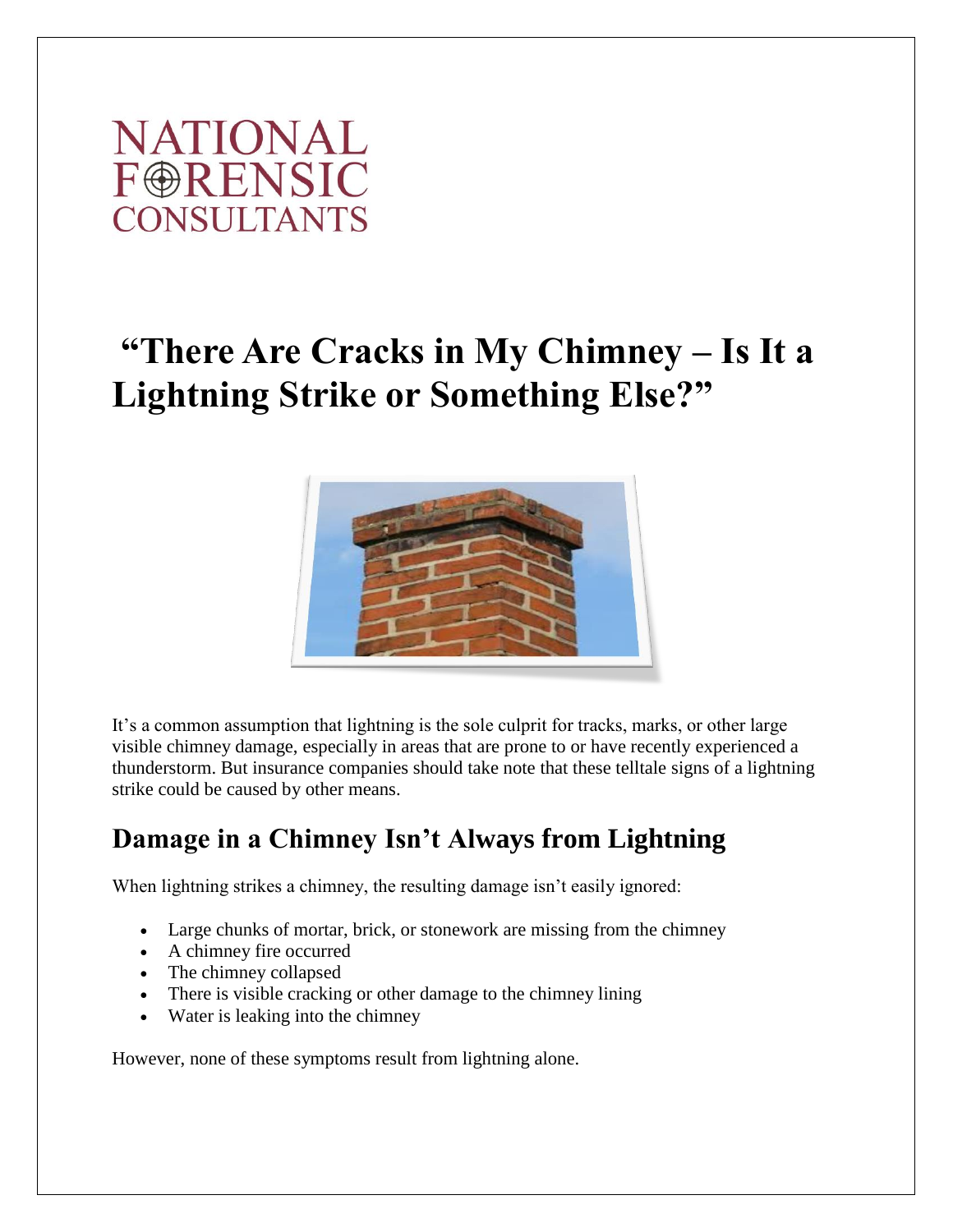#### **Spalling**

Spalling, also known as "freeze/thaw," accelerates the deterioration of masonry materials by allowing moisture to seep into the brick and mortar. When temperatures plummet, the water inside freezes, which can cause the mortar to crumble.

#### **Shaling**

Another serious chimney issue, shaling occurs when the flue liner is damaged and could result in a fire. Shaling damage can easily be detected by professional chimney inspectors who have the right equipment.

#### **Creosote Buildup**

Each time the fireplace is used, thin ribbons of soot condense and adhere to the chimney walls. That is, not all the by-products of the fire are expelled through the top of the chimney. This buildup is called creosote, and is highly combustible. Too much creosote in the chimney could result in a fire.

#### **Cracked or Damaged Crown**

The chimney crown protects the chimney from outdoor elements. If the crown is cracked or damaged, it can allow water and other debris to enter the chimney. Cracked crowns can often result in spalling or shaling.

#### **Poor Craftsmanship**

There's always a chance that the insured's chimney simply isn't constructed well. The builders may have opted for cheaper materials, or it may be a case of faulty construction.

### **How to Tell if Lightning Has Damaged a Chimney**

If your insured is claiming lightning damage to their chimney, they might be right. However, it's up to you to find out for sure.

First, inspect the roof and ground for bits of chimney brick or stone. If a lightning strike did damage the chimney, the strike could have scattered remnants from the destruction along the outside of the house.

You should also inspect the crown for cracking and other signs of wear. A crack in the crown may allow water to leak in between the crown and lining, which can cause spalling and shaling.

Find out the date of the insured's last chimney inspection. You may be able to contact the company who performed the inspection to see if you can glean any helpful information from their report.